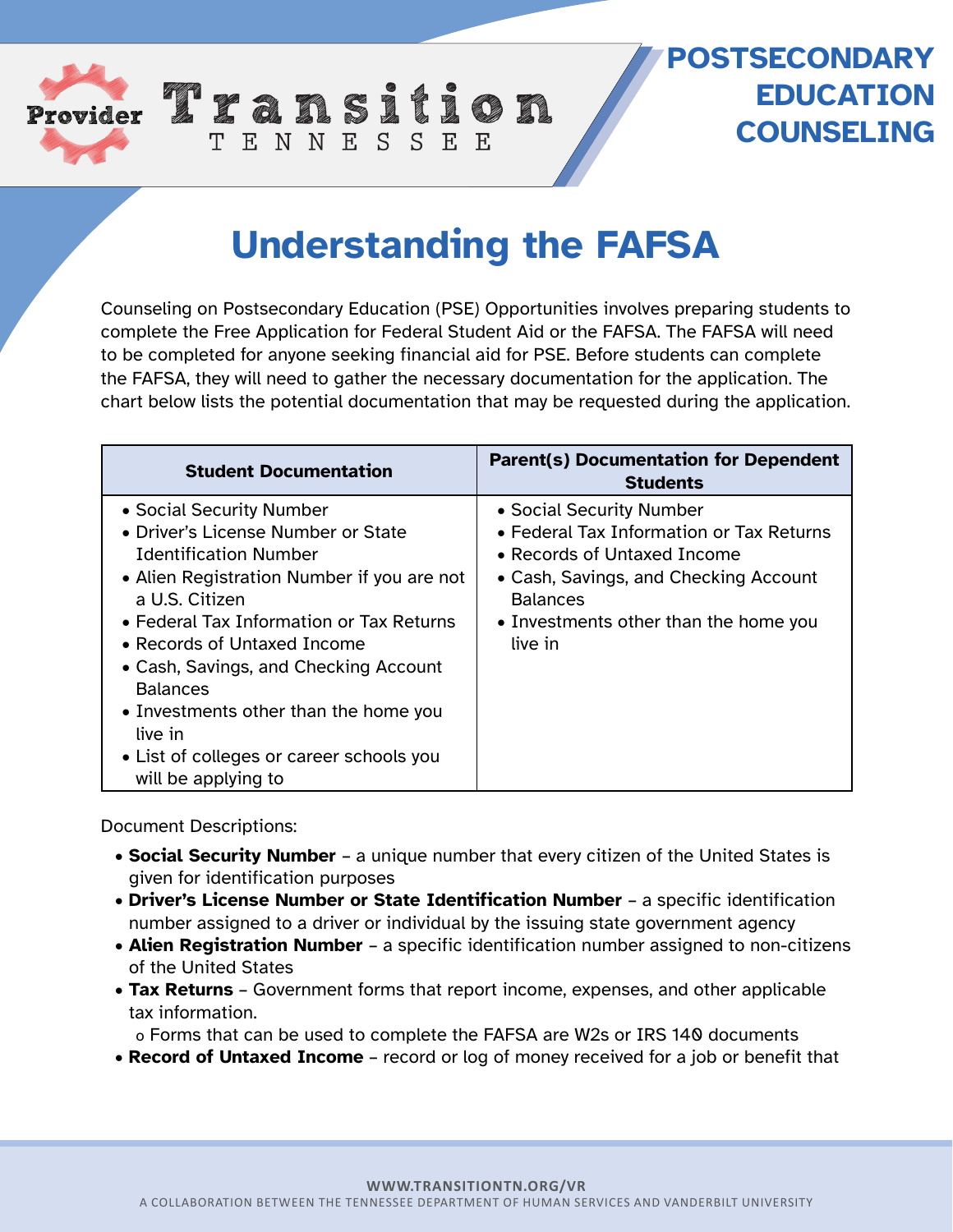

was not taxed by the government.

- o For example, a record detailing the amount of money received for mowing a neighbor's lawn during the summer that was not reported for taxes.
- **Checking and Savings Statements** bank account statements where money is deposited and withdrawn
- **Investment Portfolios** money invested for a profit or material results o Investments can include stocks or bonds, real-estate, trust funds, etc. For a complete list of investments please visit: [https://studentaid.gov/2122/help/students](https://studentaid.gov/2122/help/students-investments)[investments](https://studentaid.gov/2122/help/students-investments)

#### **Create an FSA ID:**

A Federal Student Aid ID or FSA ID is a username and password that helps students and parents identify themselves electronically to access the Federal Student Aid websites. Creating an FSA ID provides a way for students to save their information and helps them with filling out the FAFSA each year.

An FSA ID is not required to complete the FAFSA form, but it is the fastest and most secure way to sign a FAFSA and get it processed. A student and their parent or guardian will need to have separate FSA ID numbers if the student is considered dependent.

Steps to creating an FSA ID:

- To create an FSA ID visit: <https://studentaid.gov/fsa-id/create-account/launch>
- Know their social security number, mobile phone number, and email address
- Create their individual FSA ID using their own mobile phone number and email address o Please note, if the student is attempting to use their parent's information when creating an FSA ID, it will create an error
- Keep their FSA ID username and password secure to ensure that they are the only ones that can access their information

## **Options for Completing the FAFSA:**

Students can decide which option would work best for them. The online or mobile app application is submitted for review immediately after being completed.

- Log on to the Federal Student Aid website to complete an online application: [https://](https://studentaid.gov/h/apply-for-aid/fafsa) [studentaid.gov/h/apply-for-aid/fafsa](https://studentaid.gov/h/apply-for-aid/fafsa)
- Fill out the FAFSA on the myStudentAid mobile app available on iOS and Android
- Download and print the FAFSA PDF document from [https://studentaid.gov/apply-for](https://studentaid.gov/apply-for-aid/fafsa/filling-out)[aid/fafsa/filling-out.](https://studentaid.gov/apply-for-aid/fafsa/filling-out) Complete and mail in the document